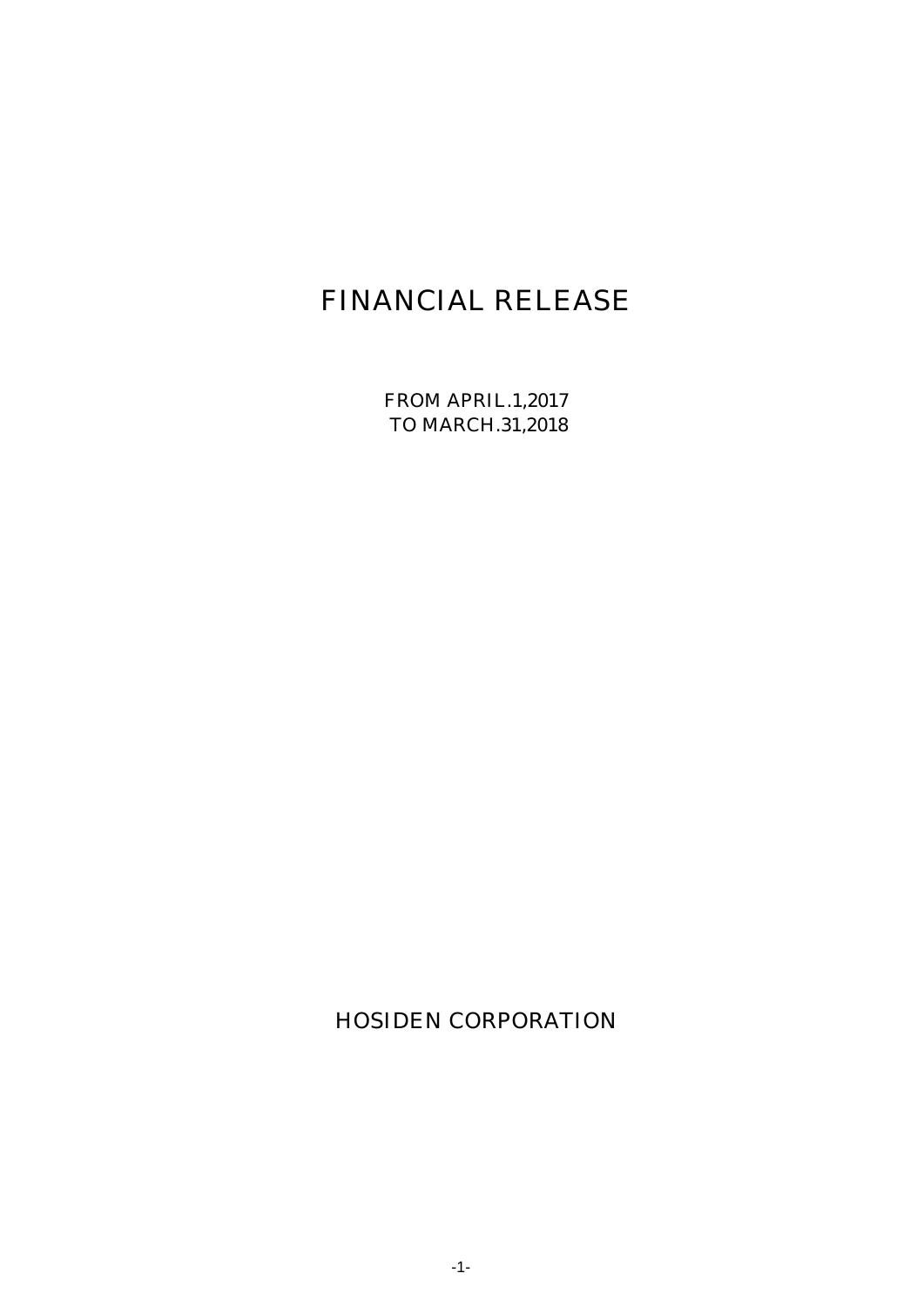#### 1. Consolidated Results For The Years Ended March.31, 2018 And 2017

## (1)Consolidated Operating Results(Years ended March.31,2018 and 2017) Percentages indicate year - on - year changes

|      |                  |      |                         |               |                        | Percentages murcate year - on - year changes |      |                                            |                |
|------|------------------|------|-------------------------|---------------|------------------------|----------------------------------------------|------|--------------------------------------------|----------------|
|      | <b>Net Sales</b> |      | <b>Operating Income</b> |               | <b>Ordinary Income</b> |                                              |      | Profit attributable to<br>owners of parent |                |
|      | Millions of yen  | $\%$ | <b>Millions of yen</b>  | $\frac{9}{6}$ | Millions of yen        | %                                            |      | <b>Millions of yen</b>                     | %              |
| 2018 | 99.5<br>299,440  |      | 13,043                  | 449.6         | 10,548                 | 484.5                                        |      | 10,233                                     | 398.4          |
| 2017 | 7.2<br>150,082   |      | 2,373                   | $\sim$        | 1,804                  | $\overline{\phantom{a}}$                     |      | 2,053                                      | $\blacksquare$ |
|      |                  |      |                         |               |                        |                                              |      |                                            |                |
|      | Net Income       |      | <b>Diluted Net</b>      |               | Return on              | <b>Ordinary Income</b>                       |      | <b>Operating Income</b>                    |                |
|      | <b>Per Share</b> |      | <b>Income Per Share</b> |               | Equity                 | to Total Assets                              |      | to Net Sales                               |                |
|      | Yen              | Yen  |                         |               | $\%$                   |                                              | $\%$ |                                            | %              |
| 2018 | 172.11           |      | 165.35                  |               | 12.5                   | 8.2                                          |      |                                            | 4.4            |
| 2017 | 33.59            |      |                         |               | 2.7                    | 1.6                                          |      |                                            | $1.6\,$        |

#### (2)Consolidated Financial Position(As of March.31,2018 and 2017)

|      | <b>Total Assets</b> | <b>Net Assets</b> | <b>Shareholders' Equity Ratio</b> | <b>Net Assets Per Share</b> |
|------|---------------------|-------------------|-----------------------------------|-----------------------------|
|      | Millions of yen     | Millions of yen   | %                                 | Yen                         |
| 2018 | 138,055             | 86,992            | 63.0                              | 1,463.09                    |
| 2017 | 119,045             | 76,661            | 64.4                              | 1,289.30                    |

### (3)Consolidated Cash Flows(Years ended March.31,2018 and 2017)

|      | <b>Cash Flows from</b>      | <b>Cash Flows from</b>      | <b>Cash Flows from</b>      | <b>Cash Flows from</b>      |
|------|-----------------------------|-----------------------------|-----------------------------|-----------------------------|
|      | <b>Operating Activities</b> | <b>Investing Activities</b> | <b>Financing Activities</b> | <b>Equivalents (FY End)</b> |
|      | Millions of yen             | Millions of yen             | Millions of yen             | <b>Millions of yen</b>      |
| 2018 | 3,757                       | (5,673)                     | 8,832                       | 52,405                      |
| 2017 | (1,572)                     | (3, 456)                    | (3, 192)                    | 45,457                      |

### 2.Dividends(Years ended March.31,2018 and 2017,and the year ending March.31,2019)

|                  | Dividends per Share(Yen) |          |        | Dividends in Total | Dividend Payout Ratio | Dividends on      |
|------------------|--------------------------|----------|--------|--------------------|-----------------------|-------------------|
|                  | Interim                  | Year-End | Annual | (annual)           | (consolidated)        | <b>Net Assets</b> |
|                  | Yen                      | Yen      | Yen    | Millions of yen    | %                     | $\%$              |
| 2017             | 3.00                     | 5.00     | 8.00   | 481                | 23.5                  | 0.6               |
| 2018             | 5.00                     | 15.00    | 20.00  | 1,189              | 11.6                  | 1.5               |
| 2019 (Projected) | 10.00                    | 10.00    | 20.00  |                    | 15.9                  |                   |

3.Consolidated Forecasts for the year ending March.31,2019

|                       | <b>Net Sales</b> |     | <b>Operating Income</b> |        | <b>Ordinary Income</b> |                  | Profit attributable to<br>owners of parent |        | Net Income Per<br><b>Share</b> |
|-----------------------|------------------|-----|-------------------------|--------|------------------------|------------------|--------------------------------------------|--------|--------------------------------|
|                       | Millions of yen  |     | % Millions of yen       |        | % Millions of yen      |                  | % Millions of yen                          | %      | Yen                            |
| <b>Interim Period</b> | 147.000          | 4.3 | 4,400                   | (25.7) |                        | $4,400$ $(34.0)$ | 3,300                                      | (43.2) | 55.50                          |
| <b>Entire Year</b>    | 310.000          | 3.5 | 10,000                  | (23.3) | 10,000                 | (5.2)            | 7,500                                      | (26.7) | 126.14                         |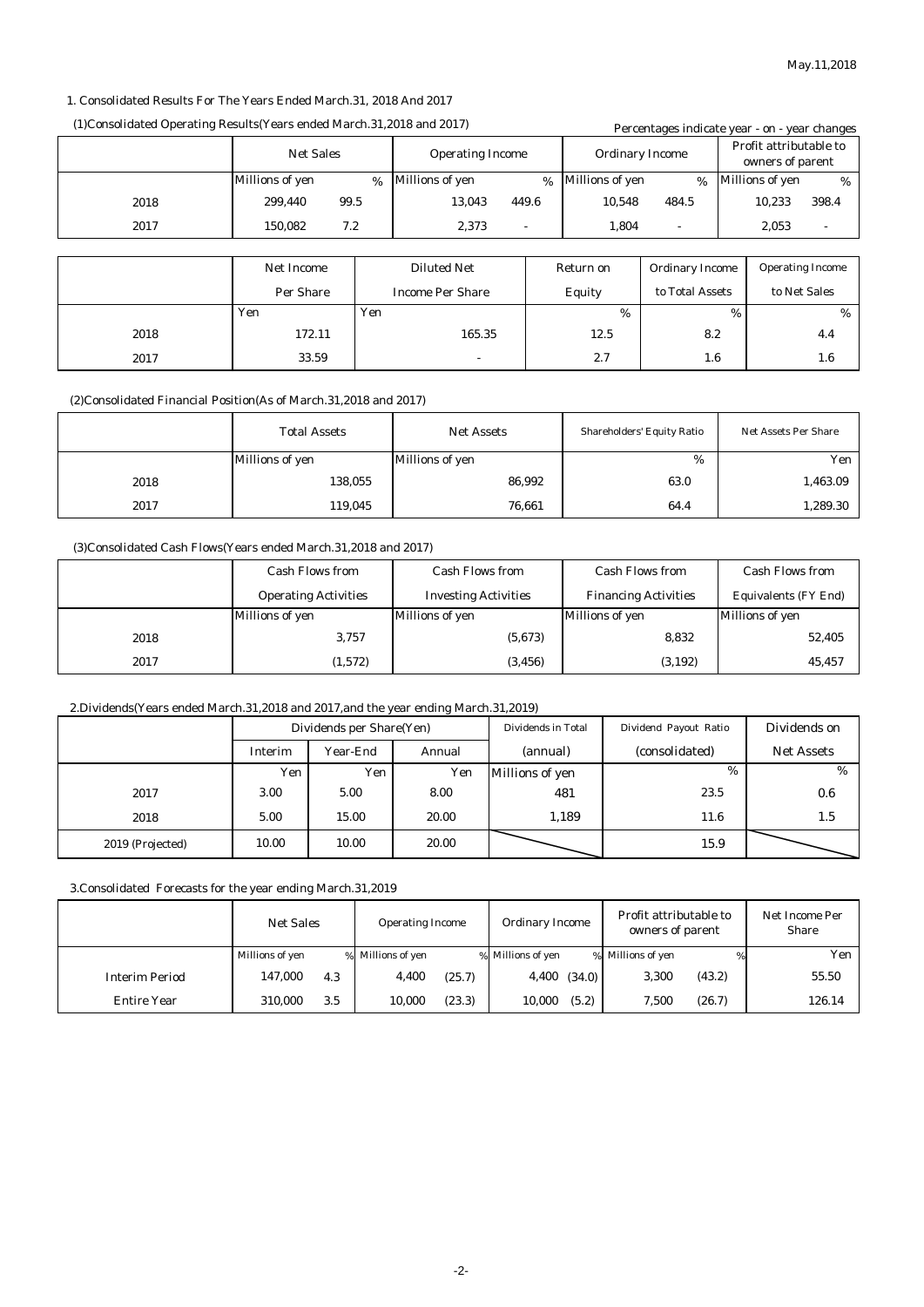## (Reference)Non-Consolidated Results

# 1.Non-Consolidated Results For The Years Ended March.31, 2018 And 2017

|      | <b>Net Sales</b> | <b>Operating Income</b>         | <b>Ordinary Income</b>            | Net Income              |
|------|------------------|---------------------------------|-----------------------------------|-------------------------|
|      | Millions of yen  | % Millions of yen               | % Millions of yen<br>$\%$         | Millions of yen<br>$\%$ |
| 2018 | 239,879<br>138.4 | 8,753<br>928.7                  | 7.143<br>341.5                    | 321.9<br>6.789          |
| 2017 | 100.622<br>7.9   | 850<br>$\overline{\phantom{0}}$ | 1,617<br>$\overline{\phantom{0}}$ | 1,609                   |

# (1)Non-Consolidated Operating Results(Years ended March.31,2018 and 2017)

|      | <b>Net Income</b> | <b>Diluted Net</b>      |
|------|-------------------|-------------------------|
|      | <b>Per Share</b>  | <b>Income Per Share</b> |
|      | Yen               | Yen                     |
| 2018 | 114.19            | 109.66                  |
| 2017 | 26.32             |                         |

# (2)Non-Consolidated Financial Position(As of March.31,2018 and 2017)

|      | <b>Total Assets</b>    | <b>Net Assets</b>      | <b>Shareholders' Equity</b><br>Ratio | <b>Net Assets Per Share</b> |
|------|------------------------|------------------------|--------------------------------------|-----------------------------|
|      | <b>Millions of yen</b> | <b>Millions of yen</b> | %                                    | Millions of yen             |
| 2018 | 120,325                | 64,739                 | 53.8                                 | 1,088.82                    |
| 2017 | 103,465                | 58,355                 | 56.4                                 | 981.42                      |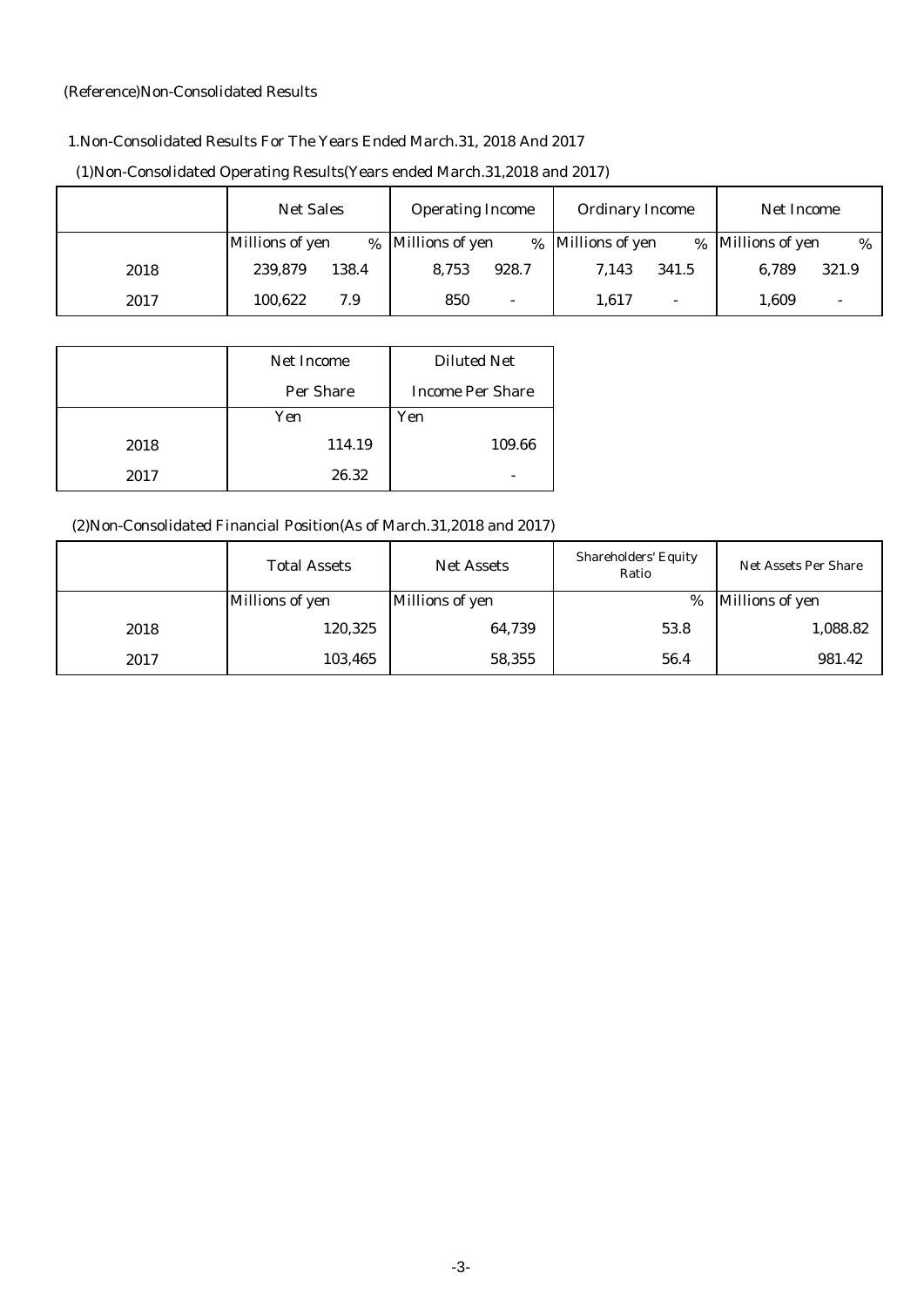| <b>ASSETS</b>                                     |             |             |
|---------------------------------------------------|-------------|-------------|
| <b>ACCOUNT ITEMS</b>                              | Mar.31,2017 | Mar.31,2018 |
| <b>Current assets</b>                             |             |             |
| 1. Cash and deposits                              | 40,275      | 45,087      |
| 2. Notes receivable and accounts receivable-trade | 28,752      | 30,494      |
| 3. Short-term investment securities               | 5,500       | 8,100       |
| 4. Inventories                                    | 20,495      | 28,869      |
| 5. Deferred tax assets                            | 610         | 689         |
| 6. Accounts receivable from sub-contractors       | 1,441       | 1,688       |
| 7. Other current assets                           | 3,342       | 3,063       |
| Allowance for doubtful receivables                | (33)        | (25)        |
| <b>Total of current assets</b>                    | 100,386     | 117,968     |
| <b>Fixed assets</b>                               |             |             |
| (1) Property plant and equipment                  |             |             |
| 1. Buildings and structures                       | 4,013       | 4,029       |
| 2. Machinery, equipment and vehicles              | 2,604       | 4,274       |
| 3. Land                                           | 3,604       | 3,496       |
| 4. Construction in progress                       | 121         | 48          |
| 5. Other property plant and equipment             | 2,172       | 2,150       |
| Total of property plant and equipment             | 12,517      | 13,998      |
| (2) Intangible assets                             | 243         | 339         |
| (3) Investments and other assets                  |             |             |
| 1. Investment securities                          | 4,929       | 5,170       |
| 2. Net defined benefit assets                     | 2           | 2           |
| 3. Deferred tax assets                            | 479         |             |
| 4. Other investments                              | 892         | 928         |
| Allowance for doubtful receivables                | (406)       | (353)       |
| Total of investments and other assets             | 5,898       | 5,748       |
| <b>Total of fixed assets</b>                      | 18,658      | 20,086      |
| <b>Total assets</b>                               | 119,045     | 138,055     |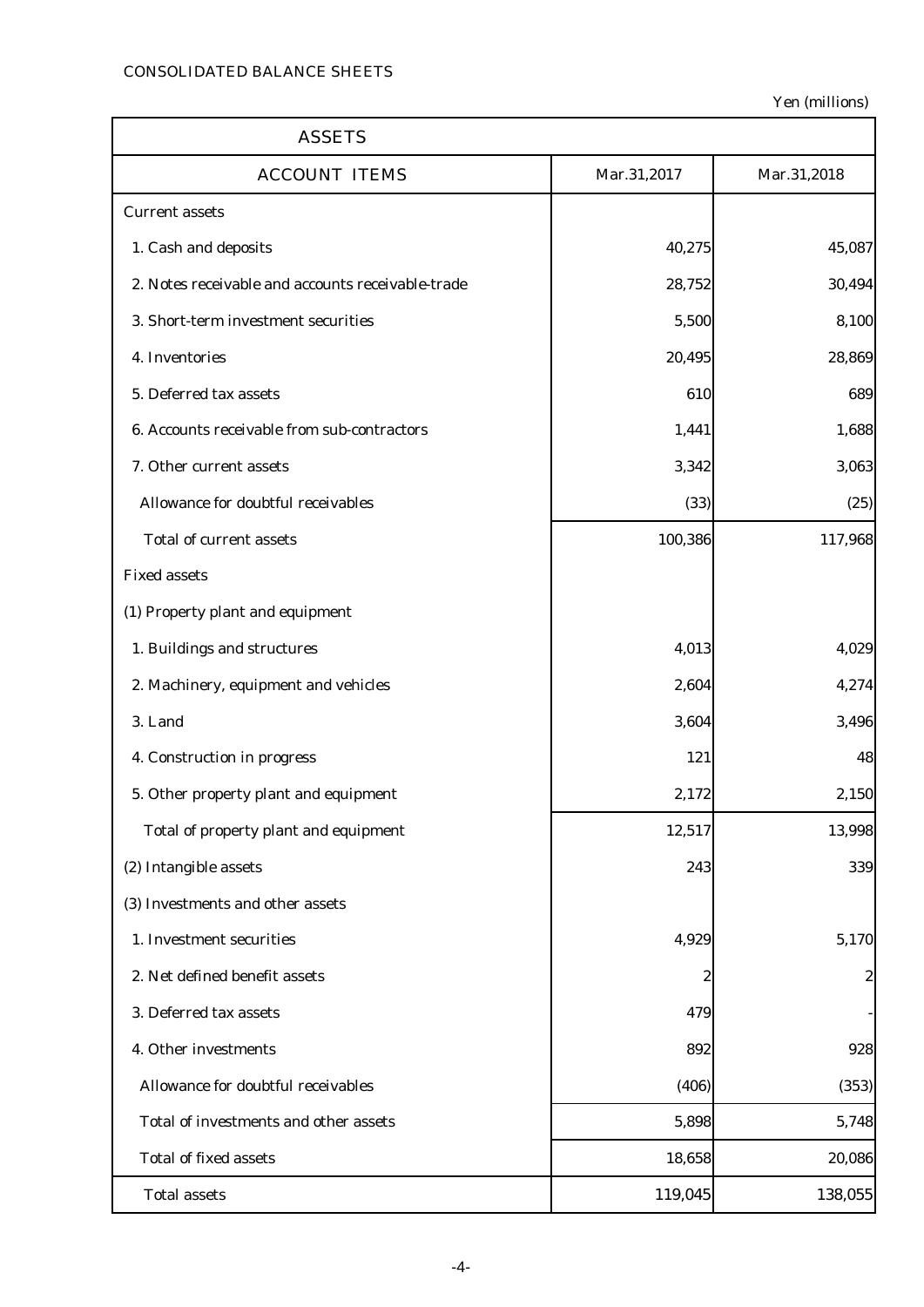| <b>LIABILITIES</b>                                                   |             |             |
|----------------------------------------------------------------------|-------------|-------------|
| <b>ACCOUNT ITEMS</b>                                                 | Mar.31,2017 | Mar.31,2018 |
| <b>Current liabilities</b>                                           |             |             |
| 1. Notes payable and accounts payable-trade                          | 24,227      | 24,390      |
| 2. Short-term debt                                                   | 5,769       | 5,064       |
| 3. Income tax payable                                                | 705         | 1,320       |
| 4. Deferred tax liabilities                                          |             | 2           |
| 5. Provision for directors' bonuses                                  |             | 100         |
| 6. Other current liabilities                                         | 4,168       | 4,507       |
| <b>Total of current liabilities</b>                                  | 34,872      | 35,386      |
| Long-term liabilities                                                |             |             |
| 1. Convertible bond-type bonds with<br>subscription rights to shares |             | 10,137      |
| 2. Deferred tax liabilities                                          | 1,736       | 272         |
| 3. Net defined benefit liabilities                                   | 5,013       | 4,481       |
| 4. Other long-term liabilities                                       | 761         | 784         |
| <b>Total of long-term liabilities</b>                                | 7,511       | 15,675      |
| <b>Total liabilities</b>                                             | 42,384      | 51,062      |
| <b>SHAREHOLDERS' EQUITY</b>                                          |             |             |
| <b>Owner's equity</b>                                                |             |             |
| 1. Common stock                                                      | 13,660      | 13,660      |
| 2. Additional paid-in capital                                        | 19,596      | 19,596      |
| 3. Retained earnings                                                 | 52,898      | 60,658      |
| 4. Treasury stock                                                    | (9,626)     | (7, 750)    |
| Total of owner's equity                                              | 76,528      | 86,165      |
| Accumulated other comprehensive income                               |             |             |
| 1. Unrealized gains on other securities                              | 2,106       | 2,298       |
| 2. Translation adjustments                                           | (2, 107)    | (1,703)     |
| 3. Remeasurements of defined benefit plans                           | 134         | 233         |
| Total of accumulated other comprehensive income(loss)                | 132         | 827         |
| Total shareholders' equity                                           | 76,661      | 86,992      |
| Total liabilities and shareholders' equity                           | 119,045     | 138,055     |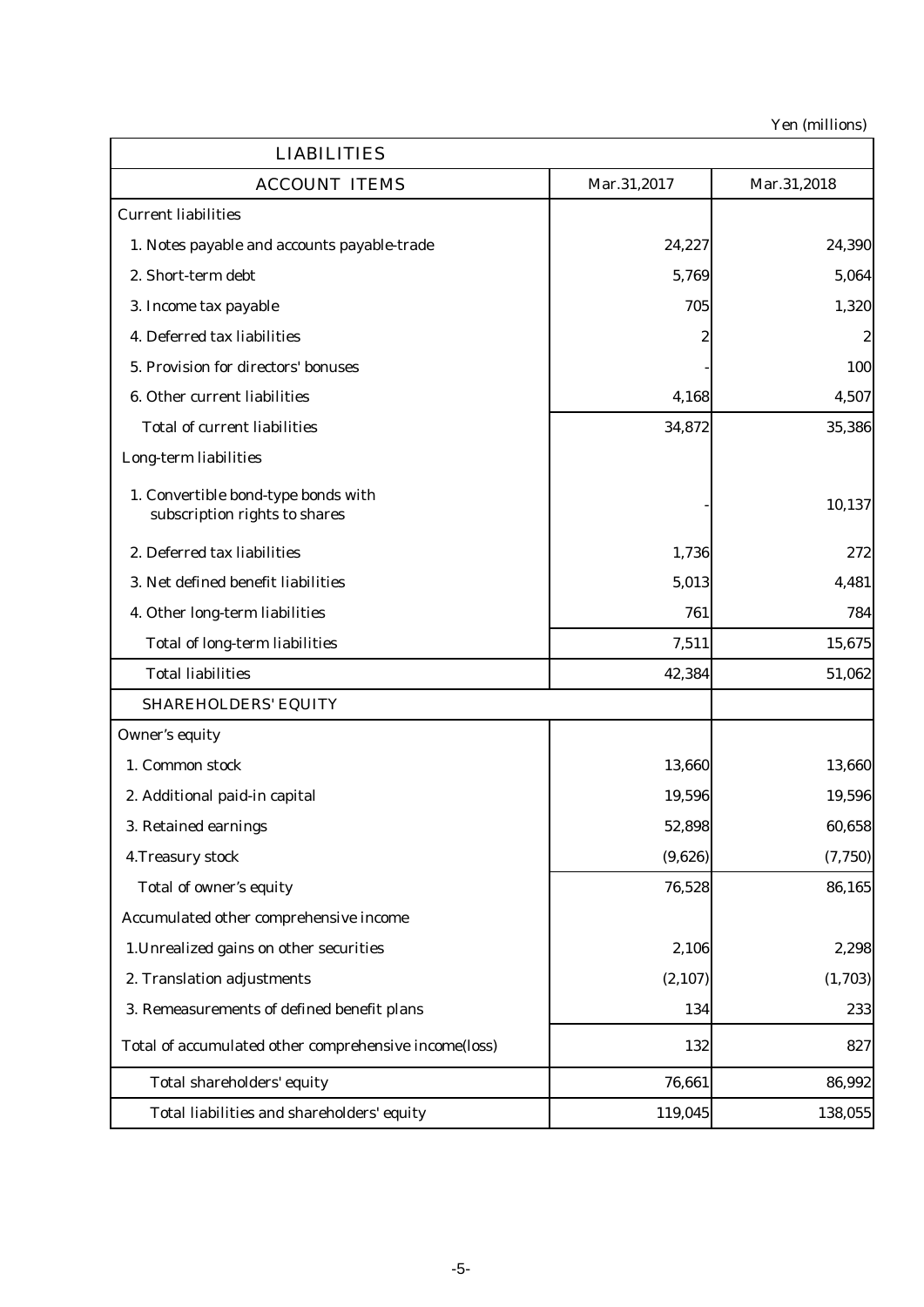# CONSOLIDATED STATEMENT OF INCOME

| <b>ACCOUNT ITEMS</b>                             | Year ended<br>Mar.31,2017 | Year ended<br>Mar.31,2018 |
|--------------------------------------------------|---------------------------|---------------------------|
| Net sales                                        | 150,082                   | 299,440                   |
| Cost of sales                                    | 137,304                   | 275,174                   |
| Gross profit                                     | 12,778                    | 24,266                    |
| Selling, general and administrative expenses     | 10,405                    | 11,223                    |
| <b>Operating income</b>                          | 2,373                     | 13,043                    |
| Non-operating income                             | 227                       | 317                       |
| 1. Interest income                               | 68                        | 99                        |
| 2. Dividend income                               | 69                        | 81                        |
| 3. Dividends income of insurance                 | 7                         | 32                        |
| 4. Other                                         | 82                        | 104                       |
| Non-operating expenses                           | (796)                     | (2, 812)                  |
| 1. Interest expenses                             | (116)                     | (131)                     |
| 2. Exchange loss                                 | (655)                     | (2,627)                   |
| 3. Other                                         | (23)                      | (53)                      |
| <b>Ordinary income</b>                           | 1,804                     | 10,548                    |
| <b>Extraordinary income</b>                      | 615                       | 50                        |
| 1. Gain on sales of fixed assets                 | 607                       | $\boldsymbol{2}$          |
| 2. Gain on sales of investment securities        | 7                         | $\bf{0}$                  |
| 3. Gain on sales of golf memberships             |                           | 45                        |
| 4. Other                                         |                           | $\boldsymbol{2}$          |
| <b>Extraordinary loss</b>                        | (113)                     | (215)                     |
| 1. Loss on disposal and sales of fixed assets    | (23)                      | (1)                       |
| 2. Impairment losses on fixed assets             |                           | (212)                     |
| 3. Loss on valuation of investment securities    | (85)                      |                           |
| 4. Other                                         | (4)                       | (0)                       |
| Income before income taxes                       | 2,306                     | 10,384                    |
| <b>Income taxes</b>                              | 252                       | 151                       |
| 1. Current income taxes                          | 425                       | 1,330                     |
| 2. Deferred income taxes                         | (172)                     | (1, 179)                  |
| Net income                                       | 2,053                     | 10,233                    |
| Profit attributable to non-controlling interests |                           |                           |
| Profit attributable to owners of parent          | 2,053                     | 10,233                    |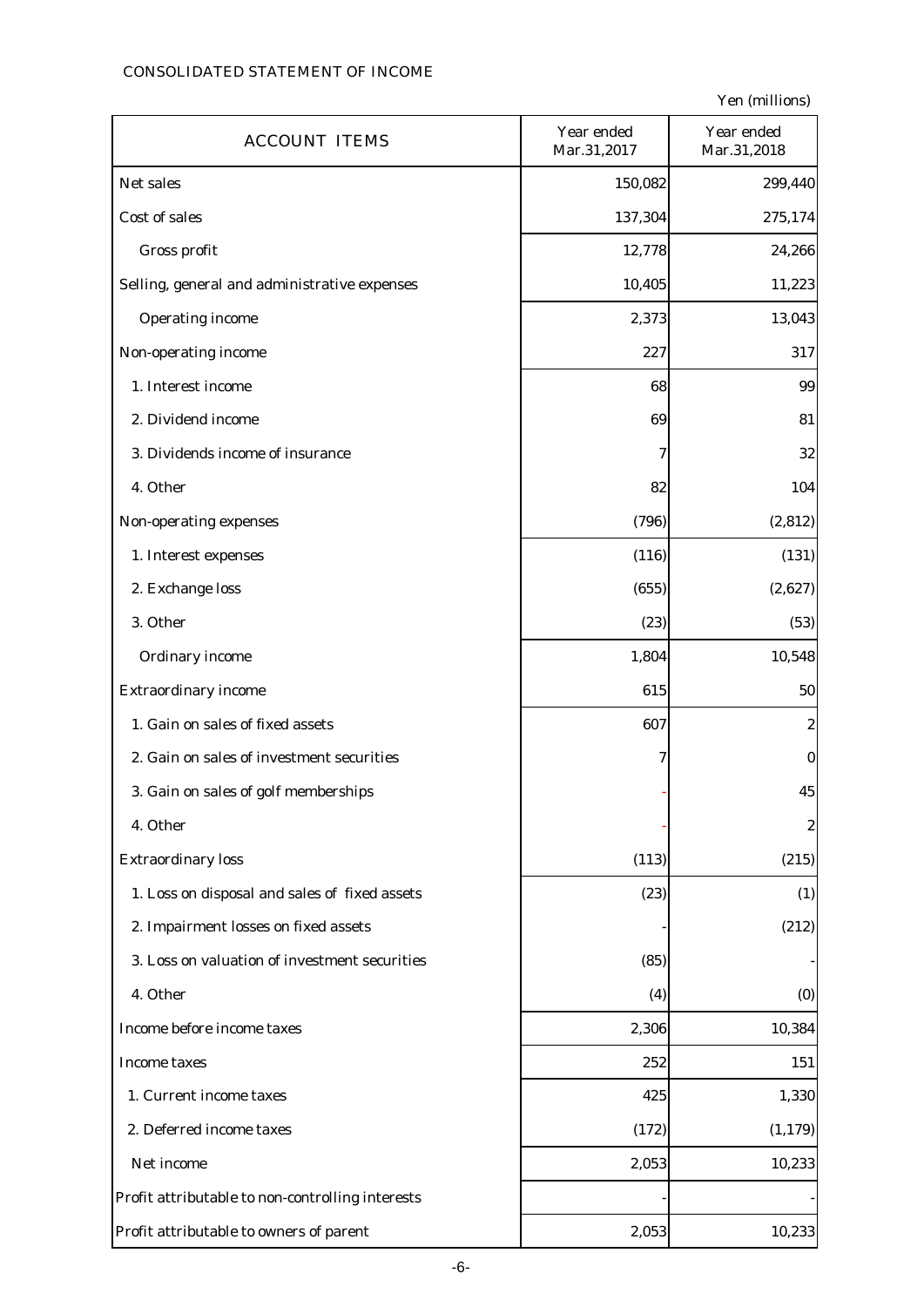# CONSOLIDATED STATEMENT OF COMPREHENSIVE INCOME

|                                                                                                  |                           | Yen (millions)            |
|--------------------------------------------------------------------------------------------------|---------------------------|---------------------------|
| <b>ACCOUNT ITEMS</b>                                                                             | Year ended<br>Mar.31,2017 | Year ended<br>Mar.31,2018 |
| Net income                                                                                       | 2,053                     | 10,233                    |
| Other comprehensive income (loss)                                                                |                           |                           |
| Net unrealized holding gains (losses) on securities                                              | 865                       | 191                       |
| Foreign currency translation adjustments                                                         | (91)                      | 404                       |
| Remeasurements of defined benefit plans                                                          | 190                       | 99                        |
| Total other comprehensive income                                                                 | 964                       | 695                       |
| Comprehensive income                                                                             | 3,018                     | 10,928                    |
| Comprehensive income attributable to                                                             |                           |                           |
| Comprehensive income attributable to<br>owners of parent<br>Comprehensive income attributable to | 3,018                     | 10,928                    |
| non-controlling interests                                                                        |                           |                           |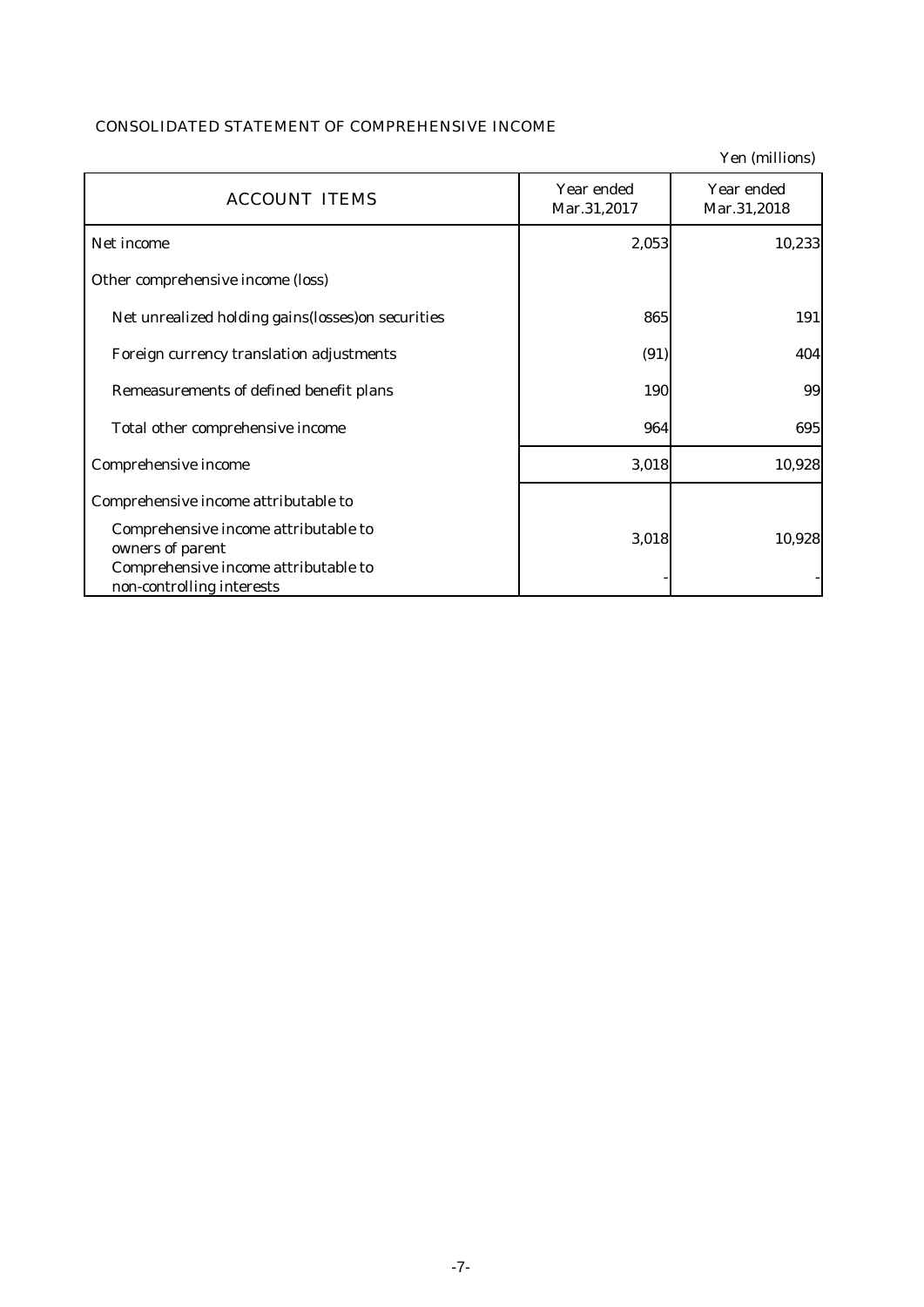# CONSOLIDATED STATEMENTS OF CASH FLOWS

|                                                                         |                           | Yen (millions)            |
|-------------------------------------------------------------------------|---------------------------|---------------------------|
| <b>ACCOUNT ITEMS</b>                                                    | Year ended<br>Mar.31,2017 | Year ended<br>Mar.31,2018 |
| <b>Operating activities</b>                                             |                           |                           |
| 1. Profit(Loss) before income taxes                                     | 2,306                     | 10,384                    |
| 2. Depreciation                                                         | 1,878                     | 3,580                     |
| 3. Impairment losses on fixed assets                                    |                           | 212                       |
| 4. Increase (Decrease) in allowance for<br>doubtful receivables         | 74                        | (27)                      |
| 5. Increase(Decrease) in net defined benefit liabilities                | (124)                     | (426)                     |
| 6. Interest and dividends income                                        | (137)                     | (180)                     |
| 7. Interest expense                                                     | 116                       | 131                       |
| 8. Loss(Gain) on disposal and sales of fixed assets                     | (584)                     | (0)                       |
| 9.Loss(Gain) on valuation of investment securities                      | 85                        |                           |
| 10. Decrease(Increase) in notes and<br>accounts receivables-trade       | (11, 868)                 | (2, 255)                  |
| 11.Decrease(Increase) in inventories                                    | (5,972)                   | (9, 373)                  |
| 12. Decrease (Increase) in accounts receivables from<br>sub-contractors | (296)                     | (252)                     |
| 13. Decrease(Increase) in other assets                                  | 252                       | 194                       |
| 14. Increase (Decrease) in notes and accounts<br>payables-trade         | 13,034                    | 2,157                     |
| 15. Increase (Decrease) in other liabilities                            | 408                       | 237                       |
| 16.Other-net                                                            | 226                       | 284                       |
| Sub-total                                                               | (599)                     | 4,665                     |
| 17. Interest and dividends - received                                   | 136                       | 168                       |
| 18. Interest - paid                                                     | (114)                     | (133)                     |
| 19. Income taxes-paid                                                   | (1, 222)                  | (1,031)                   |
| 20. Income taxes-refunded                                               | 227                       | 89                        |
| Net cash provided by operating activities                               | (1,572)                   | 3,757                     |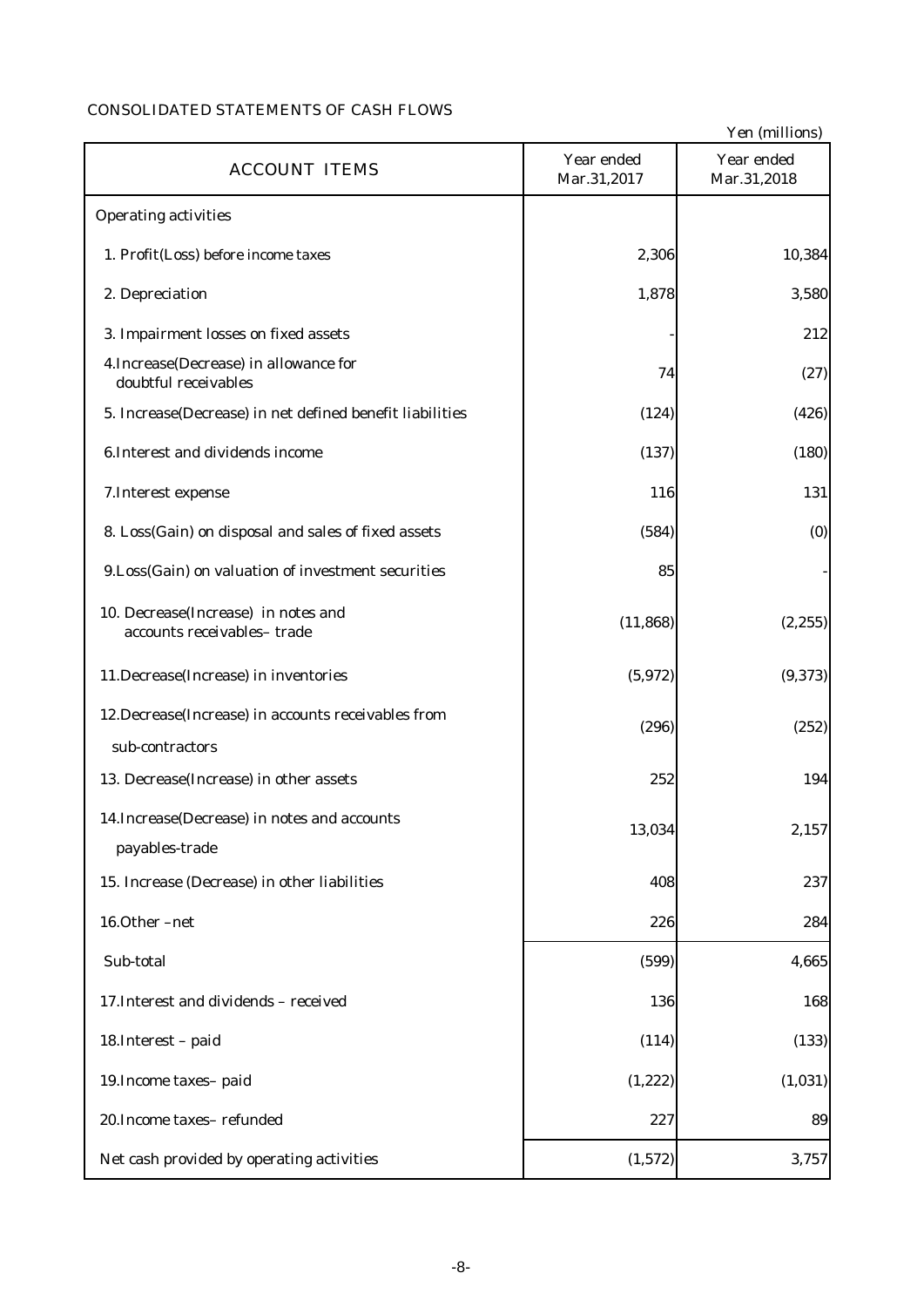|                                                                                                |                           | Yen (millions)            |
|------------------------------------------------------------------------------------------------|---------------------------|---------------------------|
| <b>ACCOUNT ITEMS</b>                                                                           | Year ended<br>Mar.31,2017 | Year ended<br>Mar.31,2018 |
| <b>Investing activities</b>                                                                    |                           |                           |
| 1. Decrease(Increase) from deposits                                                            | 14                        | (456)                     |
| 2. Capital expenditures                                                                        | (4,010)                   | (5, 305)                  |
| 3. Proceeds from sales of fix assets                                                           | 846                       | 268                       |
| 4. Payments for purchases of investment securities                                             | (308)                     |                           |
| 5. Proceeds from sales of investment securities                                                | 18                        | 32                        |
| 6. Increase from intangible assets                                                             | (78)                      | (183)                     |
| 7. Other-net                                                                                   | 60                        | (29)                      |
| Net cash used in investing activities                                                          | (3, 456)                  | (5,673)                   |
|                                                                                                |                           |                           |
| <b>Financing activities</b>                                                                    |                           |                           |
| 1. Increase(Decrease) in short-term debt                                                       | (673)                     | (690)                     |
| 2. Proceeds from issuance of convertible<br>bond-type bonds with subscription rights to shares |                           | 10,120                    |
| 3. Purchases of treasury stock                                                                 | (2,027)                   | (2)                       |
| 4. Dividends paid                                                                              | (491)                     | (594)                     |
| 5. Other                                                                                       |                           | (1)                       |
| Net cash used in financing activities                                                          | (3, 192)                  | 8,832                     |
|                                                                                                |                           |                           |
| Effect of exchange rate changes on cash and<br><b>Cash Equivalents</b>                         | (335)                     | 32                        |
| Net increase (decrease) in cash and cash equivalents                                           | (8, 557)                  | 6,948                     |
| Cash and cash equivalents at beginning of year                                                 | 54,015                    | 45,457                    |
| Cash and cash equivalents at end of year                                                       | 45,457                    | 52,405                    |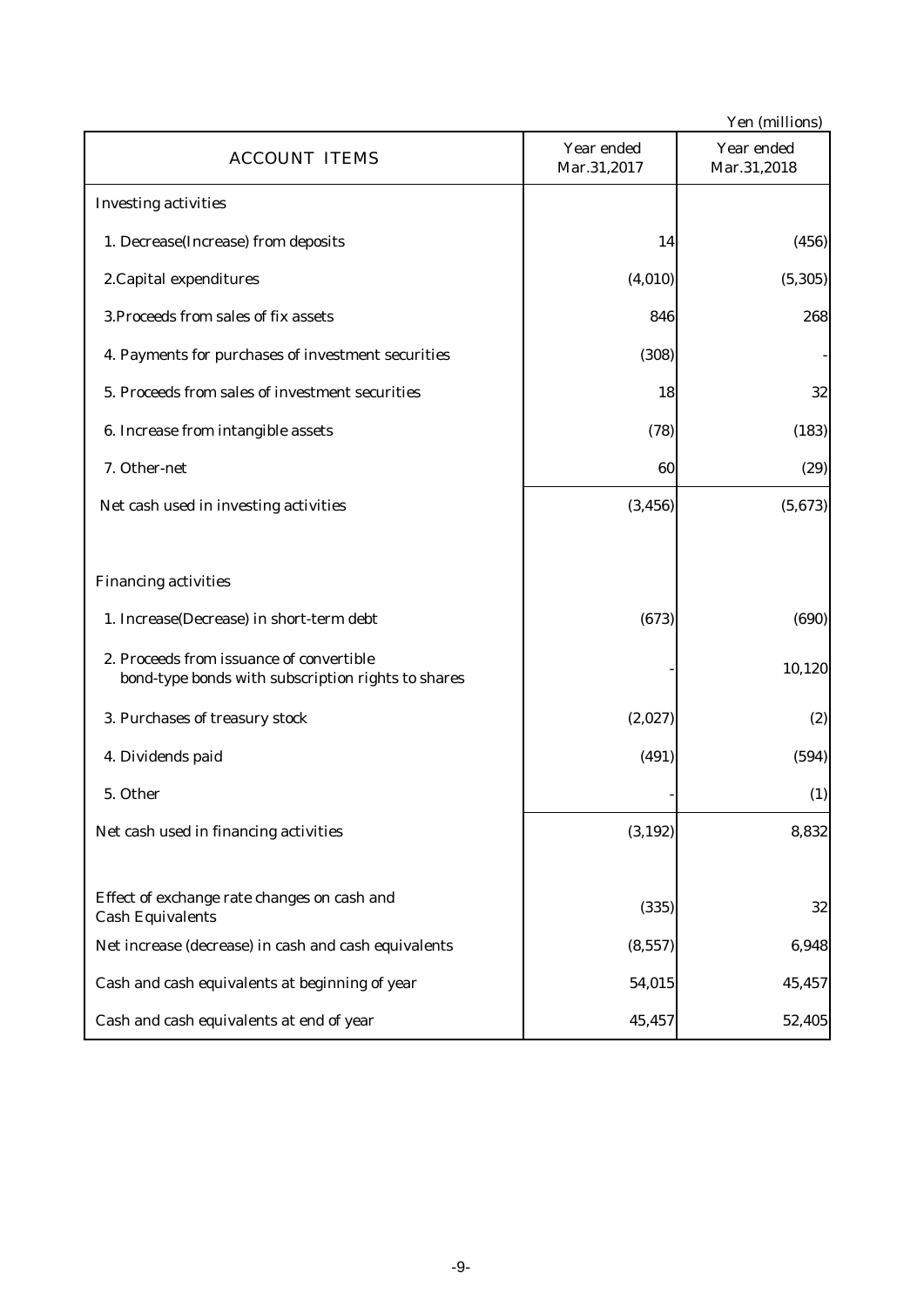# SEGMENT INFORMATION

# Information Regarding Amount of Sales,Profit or Loss,Asset,And Other Items of Individual Segment Information

|                                                                                 | <b>Reportable segments</b>           |                               |                              |                                           |              |                                           |                           |
|---------------------------------------------------------------------------------|--------------------------------------|-------------------------------|------------------------------|-------------------------------------------|--------------|-------------------------------------------|---------------------------|
|                                                                                 | Electro-<br>mechanical<br>components | <b>Acoustic</b><br>components | <b>Display</b><br>components | <b>Applied</b><br>equipment<br>and others | <b>Total</b> | <b>Adjusted</b><br>amount or<br>corporate | Amount on<br>consolidated |
| <b>Sales</b>                                                                    |                                      |                               |                              |                                           |              |                                           |                           |
| <b>Sales to customers</b>                                                       | 264,453                              | 18,206                        | 10,222                       | 3,844                                     | 296,727      | 2,713                                     | 299,440                   |
| <b>Inter-segment sales</b><br>or Transfer                                       |                                      | 97                            | 18                           |                                           | 115          | (115)                                     |                           |
| <b>Total</b>                                                                    | 264,453                              | 18,304                        | 10,241                       | 3,844                                     | 296,842      | 2,598                                     | 299,440                   |
| Segment profit                                                                  | 11,706                               | 1,732                         | 494                          | (14)                                      | 13,919       | (876)                                     | 13,043                    |
| <b>Segment asset</b>                                                            | 65,624                               | 7,589                         | 3,637                        | 2,138                                     | 78,989       | 59,065                                    | 138,055                   |
| Other items                                                                     |                                      |                               |                              |                                           |              |                                           |                           |
| <b>Depreciation expense</b>                                                     | 2,846                                | 546                           | 154                          | 120                                       | 3,667        | (87)                                      | 3,580                     |
| Increase in tangible<br><b>Fixed Asset And</b><br><b>Intangible Fixed Asset</b> | 4,497                                | 532                           | 224                          | 263                                       | 5,517        | 66                                        | 5,584                     |

The Year Ended March 31,2018(From April 1,2017 to March 31,2018) Yen (millions)